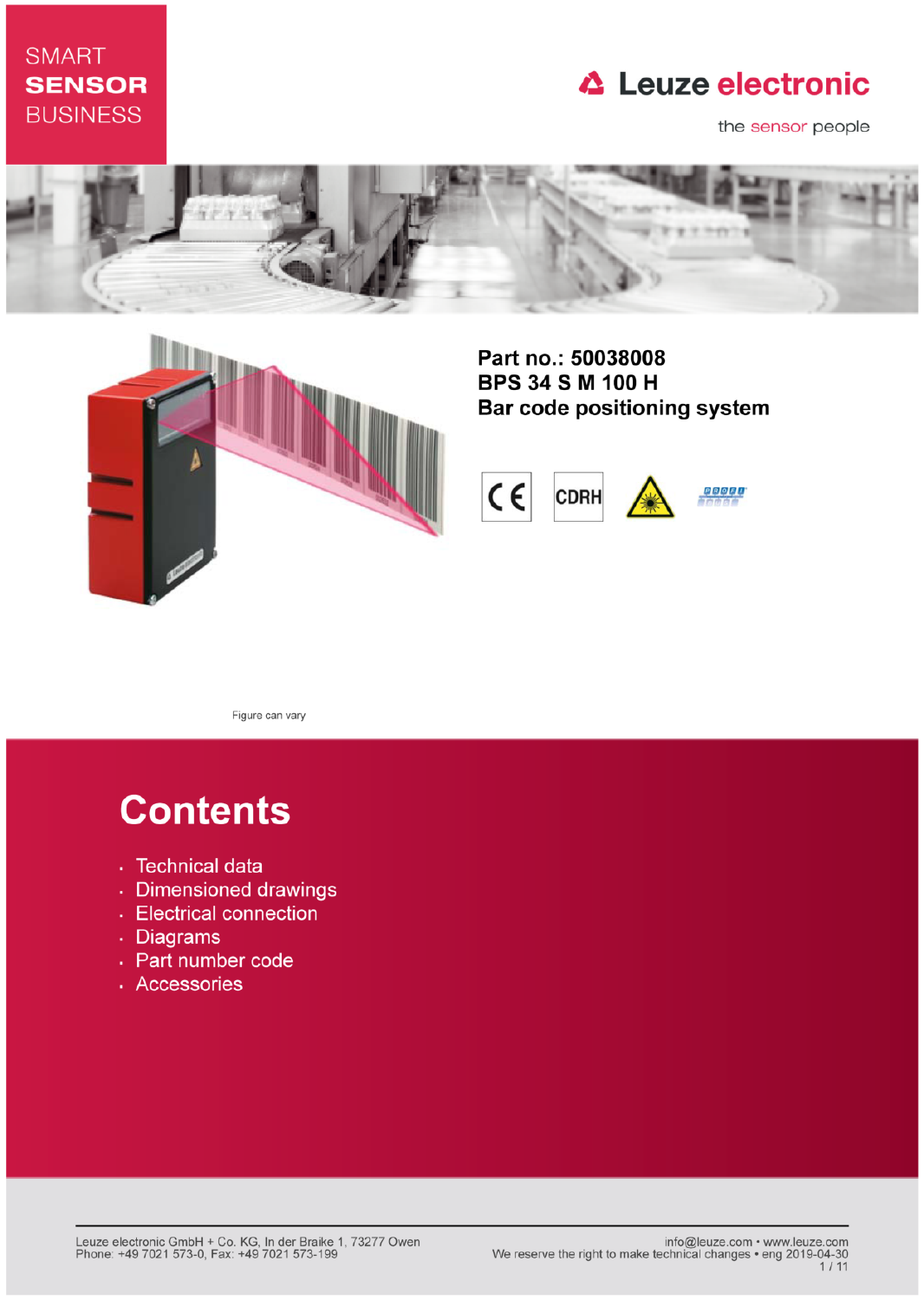### Part no.: 50038008 – BPS 34 S M 100 H – Bar code positioning system

#### **Technical data**

| <b>Basic data</b>                   |                                          |
|-------------------------------------|------------------------------------------|
| Series                              | <b>BPS 30</b>                            |
| Order guide                         | Bar code tape must be ordered separately |
|                                     |                                          |
| <b>Functions</b>                    |                                          |
| Functions                           | Heating                                  |
|                                     |                                          |
| <b>Optical data</b>                 |                                          |
| Depth of field                      | 90  170 mm                               |
| Light source                        | Laser, Red                               |
| Laser class                         | 2, IEC/EN 60825-1:2007                   |
| Light beam exit                     | Lateral at angle less than 100°          |
|                                     |                                          |
| <b>Measurement data</b>             |                                          |
| Measurement range                   | 0  10,000,000 mm                         |
| Resolution                          | $0.01 1,000$ mm                          |
| Reproducibility (3 sigma)           | 1mm                                      |
| Measurement value output            | 2 ms                                     |
| Max. traverse rate                  | $10 \text{ m/s}$                         |
|                                     |                                          |
| <b>Electrical data</b>              |                                          |
| Protective circuit                  | Polarity reversal protection             |
| <b>Performance data</b>             |                                          |
| Supply voltage U <sub>B</sub>       | 22  26 V, DC                             |
| Current consumption, max.           | 1,360 mA                                 |
| <b>Inputs</b>                       |                                          |
| Number of digital switching inputs  | 1 Piece(s)                               |
| <b>Outputs</b>                      |                                          |
| Number of digital switching outputs | 1 Piece(s)                               |
|                                     |                                          |
| <b>Interface</b>                    |                                          |
| Type                                | PROFIBUS DP                              |
| <b>PROFIBUS DP</b>                  |                                          |
| Function                            | Process                                  |
| Classification                      | V <sub>0</sub>                           |
| Transmission speed                  | 0.0096  12 Mbit/s                        |
|                                     |                                          |
| <b>Service interface</b>            |                                          |
| Type                                | <b>RS 232</b>                            |
| <b>RS 232</b>                       |                                          |
| Function                            | Configuration via software               |
|                                     | Service                                  |
|                                     |                                          |
| <b>Connection</b>                   |                                          |
| Number of connections               | 1 Piece(s)                               |
| <b>Connection 1</b>                 |                                          |
| Type of connection                  | Sub-D                                    |
| Function                            | Connection to device                     |

Leuze electronic GmbH + Co. KG, In der Braike 1, 73277 Owen info@leuze.com • www.leuze.com Phone: +49 7021 573-0, Fax: +49 7021 573-199 We reserve the right to make technical changes • eng 2019-04-30

2 / 11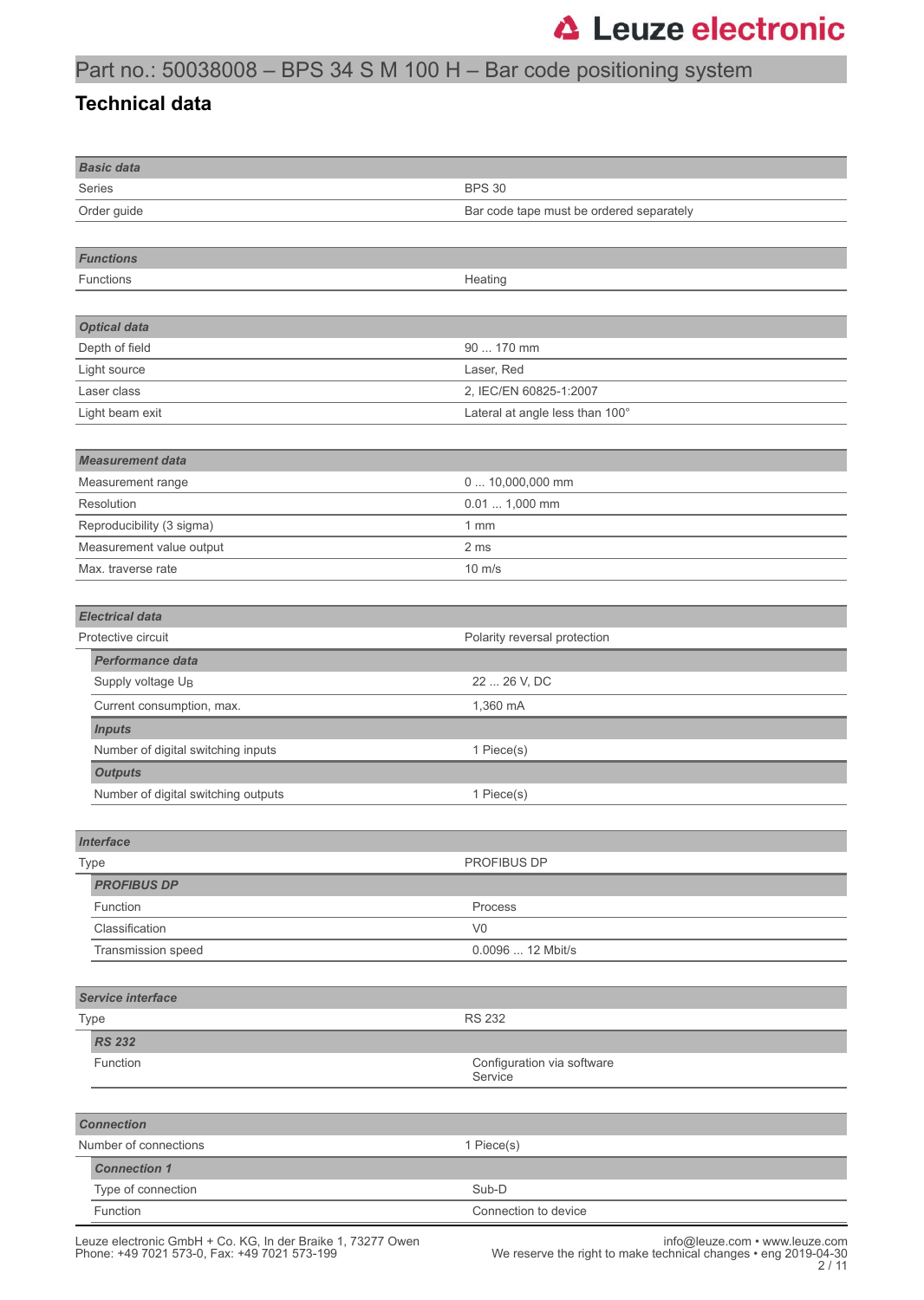#### Part no.: 50038008 – BPS 34 S M 100 H – Bar code positioning system

| <b>Mechanical data</b>             |                                                                     |
|------------------------------------|---------------------------------------------------------------------|
| Dimension (W x H x L)              | 90 mm x 120 mm x 52 mm                                              |
| Housing material                   | Metal, Diecast aluminum                                             |
| Lens cover material                | Glass                                                               |
| Net weight                         | 400 g                                                               |
| Housing color                      | <b>Black</b><br>Red                                                 |
| Type of fastening                  | Dovetail grooves<br>Mounting thread<br>Via optional mounting device |
| <b>Environmental data</b>          |                                                                     |
| Ambient temperature, operation     | $-3040 °C$                                                          |
| Ambient temperature, storage       | $-3060 °C$                                                          |
| Relative humidity (non-condensing) | $090\%$                                                             |
| <b>Certifications</b>              |                                                                     |
| Degree of protection               | IP 65, EN 60529 with various connectors or screwed-on caps          |
| Protection class                   | $\mathbf{III}$                                                      |
| <b>Classification</b>              |                                                                     |
| Customs tariff number              | 84719000                                                            |
| eCl@ss 8.0                         | 27280190                                                            |
| eCl@ss 9.0                         | 27280190                                                            |
| <b>ETIM 5.0</b>                    | EC001825                                                            |
| <b>ETIM 6.0</b>                    | EC001825                                                            |

#### **Dimensioned drawings**

All dimensions in millimeters

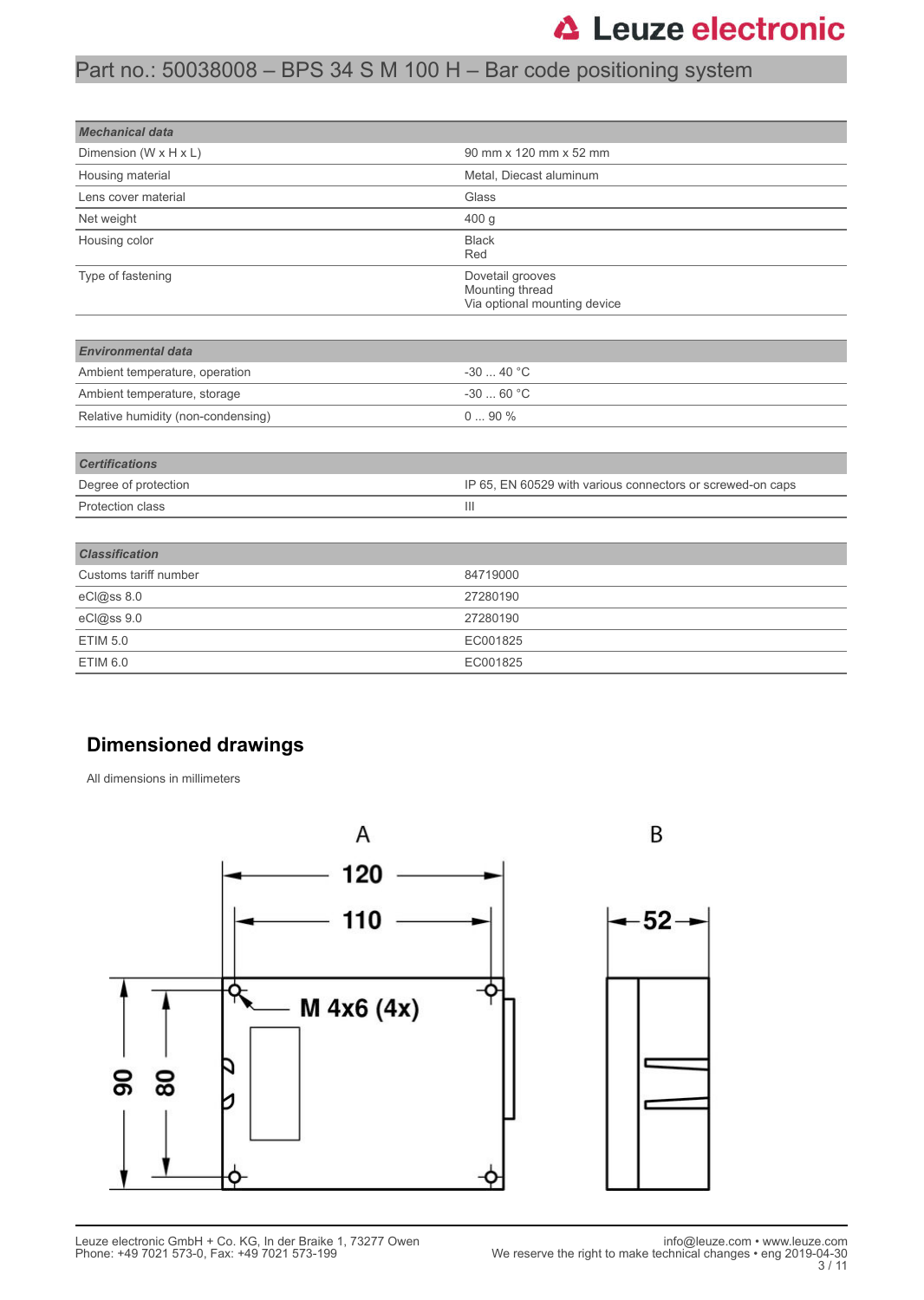### Part no.: 50038008 – BPS 34 S M 100 H – Bar code positioning system

A Rear side B Top view

#### **Electrical connection**

| <b>Connection 1</b> |                      |
|---------------------|----------------------|
| Type of connection  | Sub-D                |
| Function            | Connection to device |
| Type                | Male                 |
| No. of pins         | $15$ -pin            |

| Pin            | Pin assignment   |
|----------------|------------------|
| $\mathbf{1}$   | <b>GND</b>       |
| $\overline{2}$ | SWIN 1           |
| 3              | <b>RS 485 A</b>  |
| $\overline{4}$ | <b>RS 485 B</b>  |
| 5              | /INT_MA          |
| 6              | VP               |
| $\overline{7}$ | /Serv            |
| 8              | <b>VIN</b>       |
| 9              | <b>RTS485</b>    |
| 10             | SWO <sub>1</sub> |
| 11             | <b>RxD</b>       |
| 12             | <b>TXD</b>       |
| 13             | SCL_MA           |
| 14             | SDA_MA           |
| 15             | <b>GNDIN</b>     |

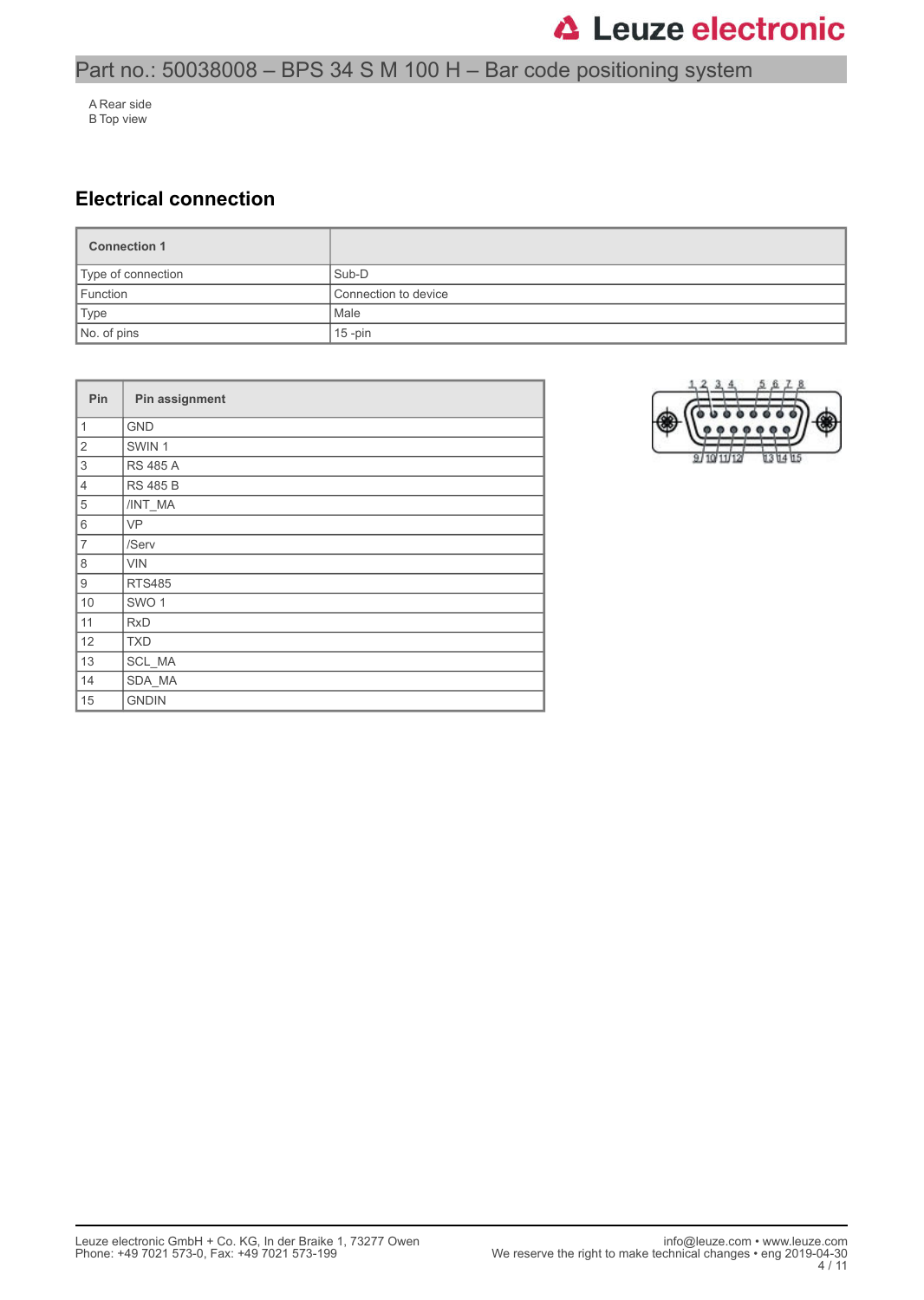Part no.: 50038008 – BPS 34 S M 100 H – Bar code positioning system

#### **Diagrams**

Reading field curve



x Reading distance [mm]

y Reading field width [mm]

A Working range

#### **Part number code**

Part designation: **BPS 3X SM 100 YZ**

| <b>BPS</b> | <b>Operating principle:</b><br>BPS: bar code positioning system                                      |
|------------|------------------------------------------------------------------------------------------------------|
| 13X        | Series:<br>34: 34 series with PROFIBUS DB<br>37: 37 series with SSI interface                        |
| l SM       | Scanning principle / optics:<br>S: line scanner (single line)<br>M: Medium Density (medium distance) |
| 100        | Beam exit:<br>100: lateral                                                                           |
| ly z       | Special equipment:<br>n/a: no special equipment<br>H: with heating<br>HT: extended temperature range |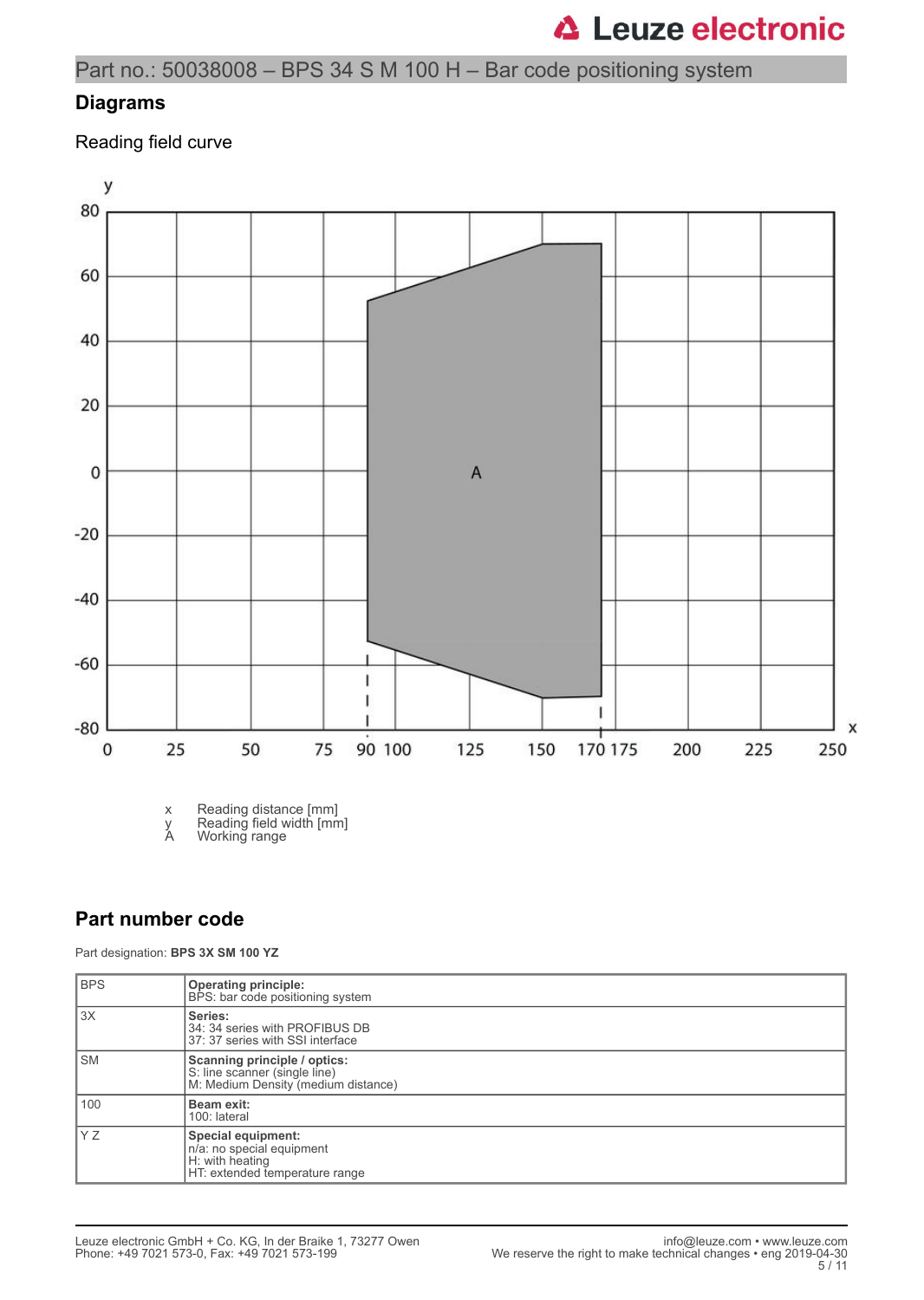#### Part no.: 50038008 – BPS 34 S M 100 H – Bar code positioning system

#### **Note**

A list with all available device types can be found on the Leuze electronic website at www.leuze.com.

#### **Accessories**

### Connection technology - Connection cables

|               | Part no. | <b>Designation</b>             | <b>Article</b>   | <b>Description</b>                                                                                                                                                                                   |
|---------------|----------|--------------------------------|------------------|------------------------------------------------------------------------------------------------------------------------------------------------------------------------------------------------------|
| W             | 50135243 | KD PB-M12-4A-<br>P3-050        | Connection cable | Suitable for interface: PROFIBUS DP<br>Connection 1: Connector, M12, Axial, Female, B-coded, 4-pin<br>Connection 2: Open end<br>Shielded: Yes<br>Cable length: 5,000 mm<br>Sheathing material: PUR   |
| WII           | 50135244 | KD PB-M12-4A-<br>P3-100        | Connection cable | Suitable for interface: PROFIBUS DP<br>Connection 1: Connector, M12, Axial, Female, B-coded, 4 -pin<br>Connection 2: Open end<br>Shielded: Yes<br>Cable length: 10,000 mm<br>Sheathing material: PUR |
| W             | 50135245 | KD PB-M12-4A-<br>P3-150        | Connection cable | Suitable for interface: PROFIBUS DP<br>Connection 1: Connector, M12, Axial, Female, B-coded, 4-pin<br>Connection 2: Open end<br>Shielded: Yes<br>Cable length: 15,000 mm<br>Sheathing material: PUR  |
| W             | 50135246 | KD PB-M12-4A-<br>P3-300        | Connection cable | Suitable for interface: PROFIBUS DP<br>Connection 1: Connector, M12, Axial, Female, B-coded, 4-pin<br>Connection 2: Open end<br>Shielded: Yes<br>Cable length: 30,000 mm<br>Sheathing material: PUR  |
| WII           | 50132079 | KD U-M12-5A-<br>$V1 - 050$     | Connection cable | Connection 1: Connector, M12, Axial, Female, A-coded, 5-pin<br>Connection 2: Open end<br>Shielded: No<br>Cable length: 5,000 mm<br>Sheathing material: PVC                                           |
| W             | 50132080 | KD U-M12-5A-<br>$V1 - 100$     | Connection cable | Connection 1: Connector, M12, Axial, Female, A-coded, 5-pin<br>Connection 2: Open end<br>Shielded: No<br>Cable length: 10,000 mm<br>Sheathing material: PVC                                          |
|               | 50135247 | <b>KS PB-M12-4A-</b><br>P3-020 | Connection cable | Suitable for interface: PROFIBUS DP<br>Connection 1: Connector, M12, Axial, Male, B-coded, 4-pin<br>Connection 2: Open end<br>Shielded: Yes<br>Cable length: 2,000 mm<br>Sheathing material: PUR     |
| $\frac{1}{2}$ | 50135248 | KS PB-M12-4A-<br>P3-050        | Connection cable | Suitable for interface: PROFIBUS DP<br>Connection 1: Connector, M12, Axial, Male, B-coded, 4-pin<br>Connection 2: Open end<br>Shielded: Yes<br>Cable length: 5,000 mm<br>Sheathing material: PUR     |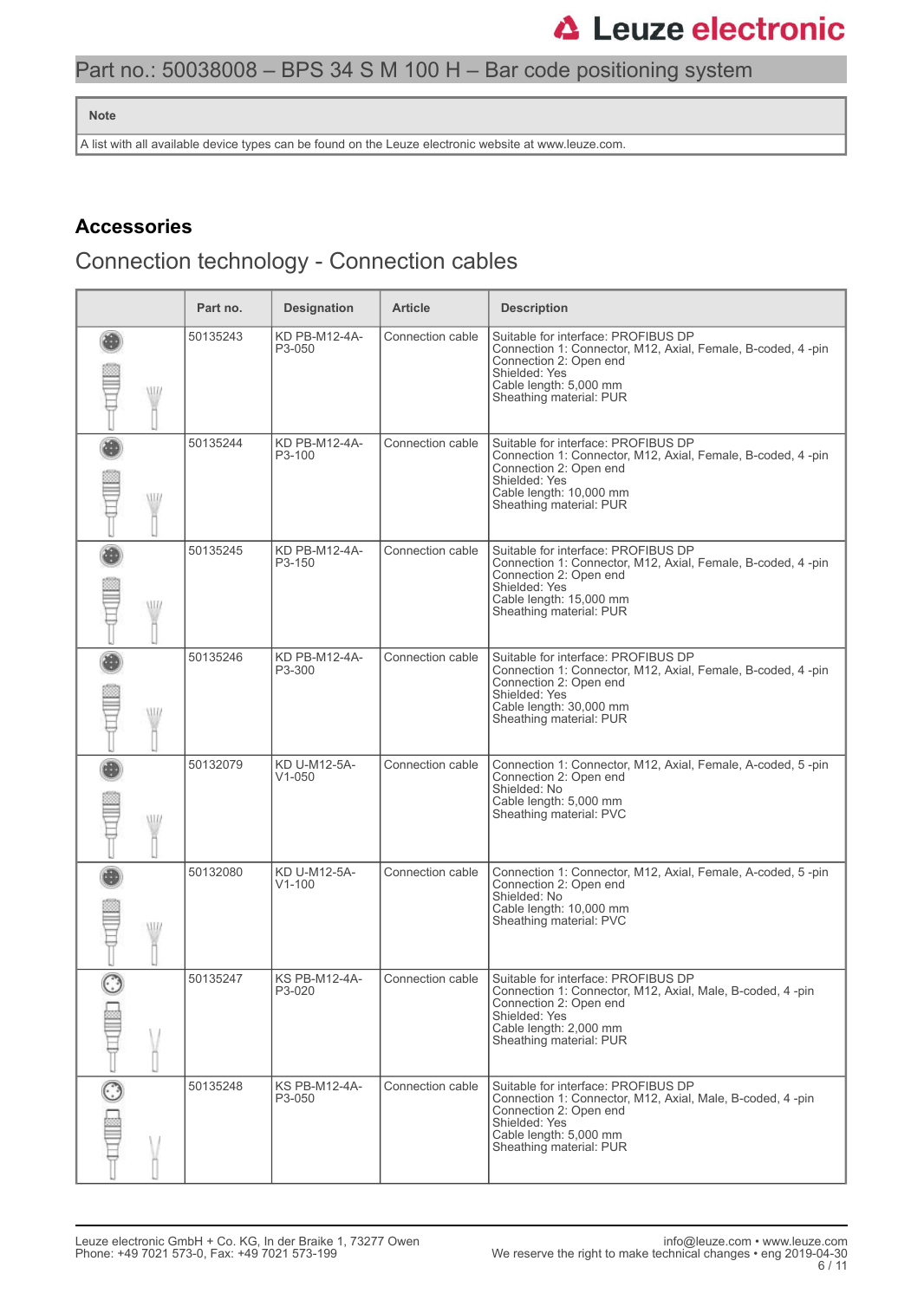#### Part no.: 50038008 – BPS 34 S M 100 H – Bar code positioning system

| Part no. | <b>Designation</b>                          | <b>Article</b>   | <b>Description</b>                                                                                                                                                                                |
|----------|---------------------------------------------|------------------|---------------------------------------------------------------------------------------------------------------------------------------------------------------------------------------------------|
| 50135249 | <b>KS PB-M12-4A-</b><br>P <sub>3</sub> -100 | Connection cable | Suitable for interface: PROFIBUS DP<br>Connection 1: Connector, M12, Axial, Male, B-coded, 4-pin<br>Connection 2: Open end<br>Shielded: Yes<br>Cable length: 10,000 mm<br>Sheathing material: PUR |
| 50135250 | <b>KS PB-M12-4A-</b><br>P3-150              | Connection cable | Suitable for interface: PROFIBUS DP<br>Connection 1: Connector, M12, Axial, Male, B-coded, 4-pin<br>Connection 2: Open end<br>Shielded: Yes<br>Cable length: 15,000 mm<br>Sheathing material: PUR |
| 50135251 | <b>KS PB-M12-4A-</b><br>P3-300              | Connection cable | Suitable for interface: PROFIBUS DP<br>Connection 1: Connector, M12, Axial, Male, B-coded, 4-pin<br>Connection 2: Open end<br>Shielded: Yes<br>Cable length: 30,000 mm<br>Sheathing material: PUR |

### Connection technology - Interconnection cables

|                   | Part no. | <b>Designation</b>              | <b>Article</b>           | <b>Description</b>                                                                                                                                                                                                                     |
|-------------------|----------|---------------------------------|--------------------------|----------------------------------------------------------------------------------------------------------------------------------------------------------------------------------------------------------------------------------------|
|                   | 429278   | CB-<br>M12-2000E-8TP            | Interconnection<br>cable | Connection 1: Connector, M12, Axial, Female, A-coded, 8-pin<br>Connection 2: Connector, M12, Axial, Male, A-coded, 8-pin<br>Shielded: Yes<br>Cable length: 2,000 mm<br>Sheathing material: PUR                                         |
| $\odot$           | 50135252 | KDS PB-M12-4A-<br>M12-4A-P3-010 | Interconnection<br>cable | Suitable for interface: PROFIBUS DP<br>Connection 1: Connector, M12, Axial, Female, B-coded, 2-pin<br>Connection 2: Connector, M12, Axial, Male, B-coded, 4-pin<br>Shielded: Yes<br>Cable length: 1,000 mm<br>Sheathing material: PUR  |
| $\odot$           | 50135253 | KDS PB-M12-4A-<br>M12-4A-P3-020 | Interconnection<br>cable | Suitable for interface: PROFIBUS DP<br>Connection 1: Connector, M12, Axial, Female, B-coded, 2-pin<br>Connection 2: Connector, M12, Axial, Male, B-coded, 4-pin<br>Shielded: Yes<br>Cable length: 2,000 mm<br>Sheathing material: PUR  |
|                   | 50135254 | KDS PB-M12-4A-<br>M12-4A-P3-050 | Interconnection<br>cable | Suitable for interface: PROFIBUS DP<br>Connection 1: Connector, M12, Axial, Female, B-coded, 2-pin<br>Connection 2: Connector, M12, Axial, Male, B-coded, 4-pin<br>Shielded: Yes<br>Cable length: 5,000 mm<br>Sheathing material: PUR  |
| $\widehat{\odot}$ | 50135255 | KDS PB-M12-4A-<br>M12-4A-P3-100 | Interconnection<br>cable | Suitable for interface: PROFIBUS DP<br>Connection 1: Connector, M12, Axial, Female, B-coded, 2-pin<br>Connection 2: Connector, M12, Axial, Male, B-coded, 4-pin<br>Shielded: Yes<br>Cable length: 10,000 mm<br>Sheathing material: PUR |
| G                 | 50135256 | KDS PB-M12-4A-<br>M12-4A-P3-150 | Interconnection<br>cable | Suitable for interface: PROFIBUS DP<br>Connection 1: Connector, M12, Axial, Female, B-coded, 2-pin<br>Connection 2: Connector, M12, Axial, Male, B-coded, 4-pin<br>Shielded: Yes<br>Cable length: 15,000 mm<br>Sheathing material: PUR |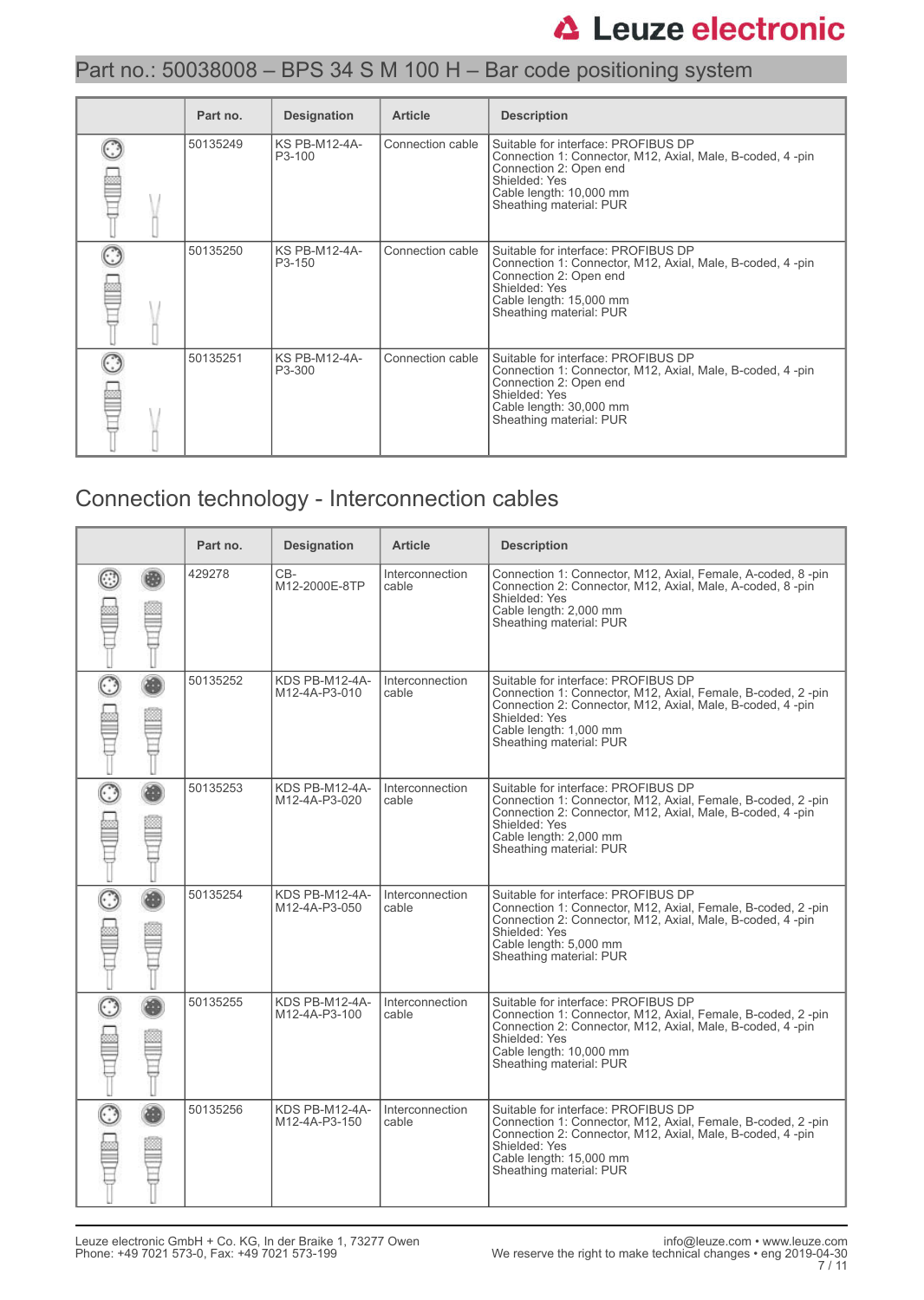#### Part no.: 50038008 – BPS 34 S M 100 H – Bar code positioning system

|        | Part no. | <b>Designation</b>              | <b>Article</b>           | <b>Description</b>                                                                                                                                                                                                                     |
|--------|----------|---------------------------------|--------------------------|----------------------------------------------------------------------------------------------------------------------------------------------------------------------------------------------------------------------------------------|
| b<br>Ø | 50135257 | KDS PB-M12-4A-<br>M12-4A-P3-300 | Interconnection<br>cable | Suitable for interface: PROFIBUS DP<br>Connection 1: Connector, M12, Axial, Female, B-coded, 2-pin<br>Connection 2: Connector, M12, Axial, Male, B-coded, 4-pin<br>Shielded: Yes<br>Cable length: 30,000 mm<br>Sheathing material: PUR |

#### Connection technology - Connectors

| Part no. | <b>Designation</b> | <b>Article</b> | <b>Description</b>                                                                |
|----------|--------------------|----------------|-----------------------------------------------------------------------------------|
| 50040097 | KD 01-5-BA         | Connector      | Connection: Connector with screw terminals, M12, Axial,<br>Female, A-coded, 5-pin |
| 50040098 | KD 01-5-SA         | Connector      | Connection: Connector, M12, Axial, Male, A-coded, 5-pin                           |
| 50101943 | KD 01-5-SR         | Connector      | Connection: Connector, M12, Angled, Male, A-coded, 5-pin                          |

### Connection technology - Terminating resistors

| Part no. | <b>Designation</b> | <b>Article</b>  | <b>Description</b>                                                                                                                 |
|----------|--------------------|-----------------|------------------------------------------------------------------------------------------------------------------------------------|
| 50038539 | <b>TS 02-4-SA</b>  | Terminator plug | Suitable for: MultiNet Plus, PROFIBUS DP<br>Connection 1: Connector, M12, Axial, Male, B-coded, 4-pin<br>Function: Bus termination |

### Connection technology - Connection boxes

| Part no. | <b>Designation</b> | <b>Article</b>  | <b>Description</b>                                                                                                                     |
|----------|--------------------|-----------------|----------------------------------------------------------------------------------------------------------------------------------------|
| 50037230 | MS 34 103          | Connection unit | Suitable for: BCL 34, BPS 34<br>Suitable for interface: PROFIBUS DP<br>Number of connections: 3 Piece(s)<br>Connection: Connector, M12 |
| 50037231 | MS 34 105          | Connection unit | Suitable for: BCL 34, BPS 34<br>Suitable for interface: PROFIBUS DP<br>Number of connections: 5 Piece(s)<br>Connection: Connector, M12 |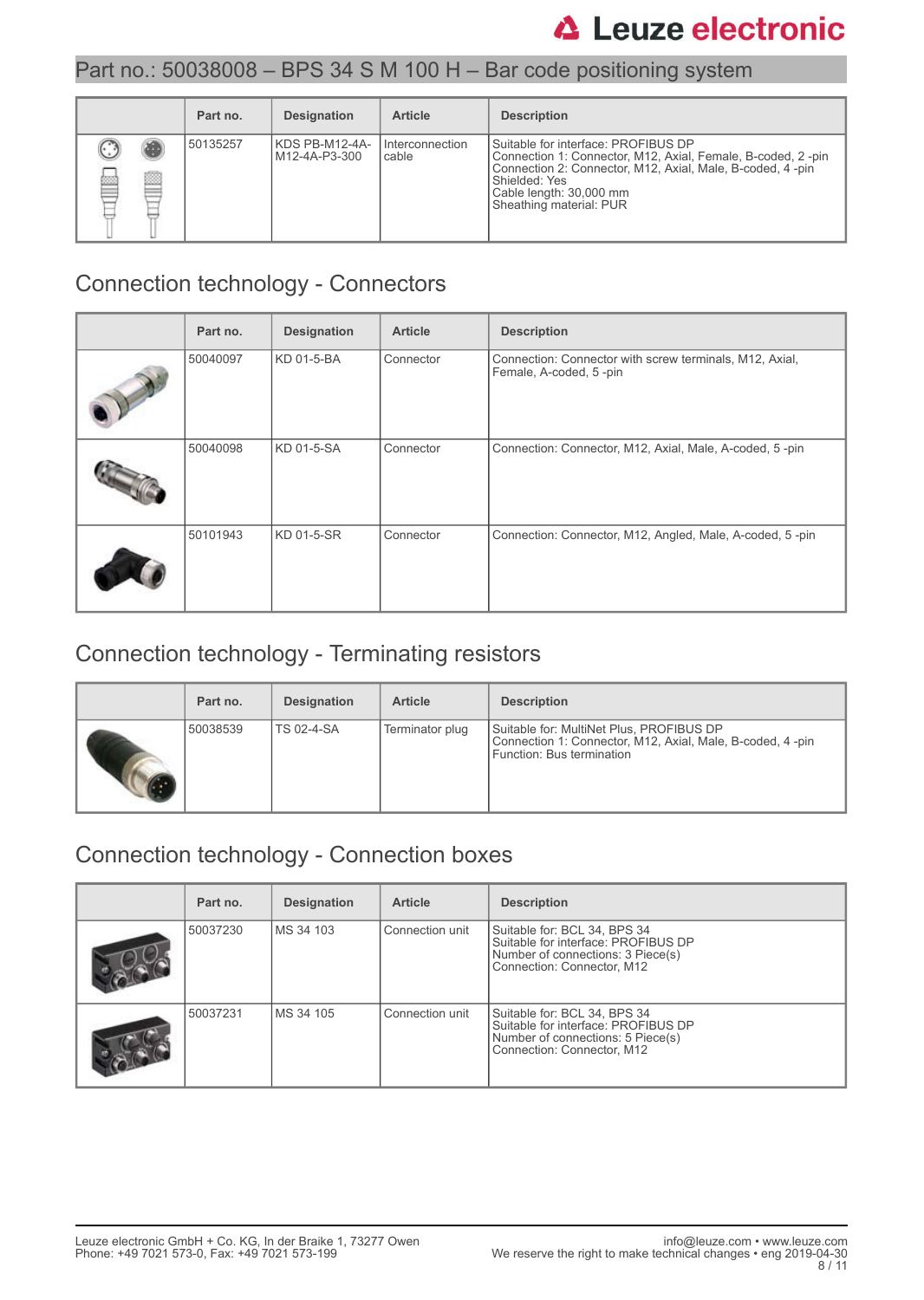### Part no.: 50038008 – BPS 34 S M 100 H – Bar code positioning system

### Mounting technology - Rod mounts

| Part no. | <b>Designation</b> | <b>Article</b>  | <b>Description</b>                                                                                                                                                                                                                                                   |
|----------|--------------------|-----------------|----------------------------------------------------------------------------------------------------------------------------------------------------------------------------------------------------------------------------------------------------------------------|
| 50027375 | <b>BT 56</b>       | Mounting device | Functions: Static applications<br>Design of mounting device: Mounting system<br>Fastening, at system: For 16 mm rod, For 18 mm rod, For 20<br>mm rod<br>Mounting bracket, at device: Clampable<br>Material: Metal<br>Tightening torque of the clamping jaws: $8 N·m$ |
| 50121435 | BT 56 - 1          | Mounting device | Functions: Static applications<br>Design of mounting device: Mounting system<br>Fastening, at system: For 12 mm rod, For 14 mm rod, For 16<br>mm rod<br>Mounting bracket, at device: Clampable<br>Material: Metal<br>Tightening torque of the clamping jaws: $8 N·m$ |
| 50026204 | <b>UMS 96</b>      | Mounting system | Design of mounting device: Mounting system<br>Fastening, at system: For 10 mm rod, For 12 mm rod, For 14<br>mm rod, For 16 mm rod<br>Mounting bracket, at device: Clampable<br>Type of mounting device: Turning, 360°, Adjustable<br>Material: Metal                 |

### Bar code tape

| Part no. | <b>Designation</b> | <b>Article</b> | <b>Description</b>                                     |
|----------|--------------------|----------------|--------------------------------------------------------|
| 50038895 | <b>BCB 005</b>     | Bar code tape  | Dimensions: 47 mm x 5,000 mm<br>Grid dimension: 40 mm  |
| 50040041 | <b>BCB 010</b>     | Bar code tape  | Dimensions: 47 mm x 10,000 mm<br>Grid dimension: 40 mm |
| 50037489 | <b>BCB 020</b>     | Bar code tape  | Dimensions: 47 mm x 20,000 mm<br>Grid dimension: 40 mm |
| 50037491 | <b>BCB 030</b>     | Bar code tape  | Dimensions: 47 mm x 30,000 mm<br>Grid dimension: 40 mm |
| 50037492 | <b>BCB 040</b>     | Bar code tape  | Dimensions: 47 mm x 40,000 mm<br>Grid dimension: 40 mm |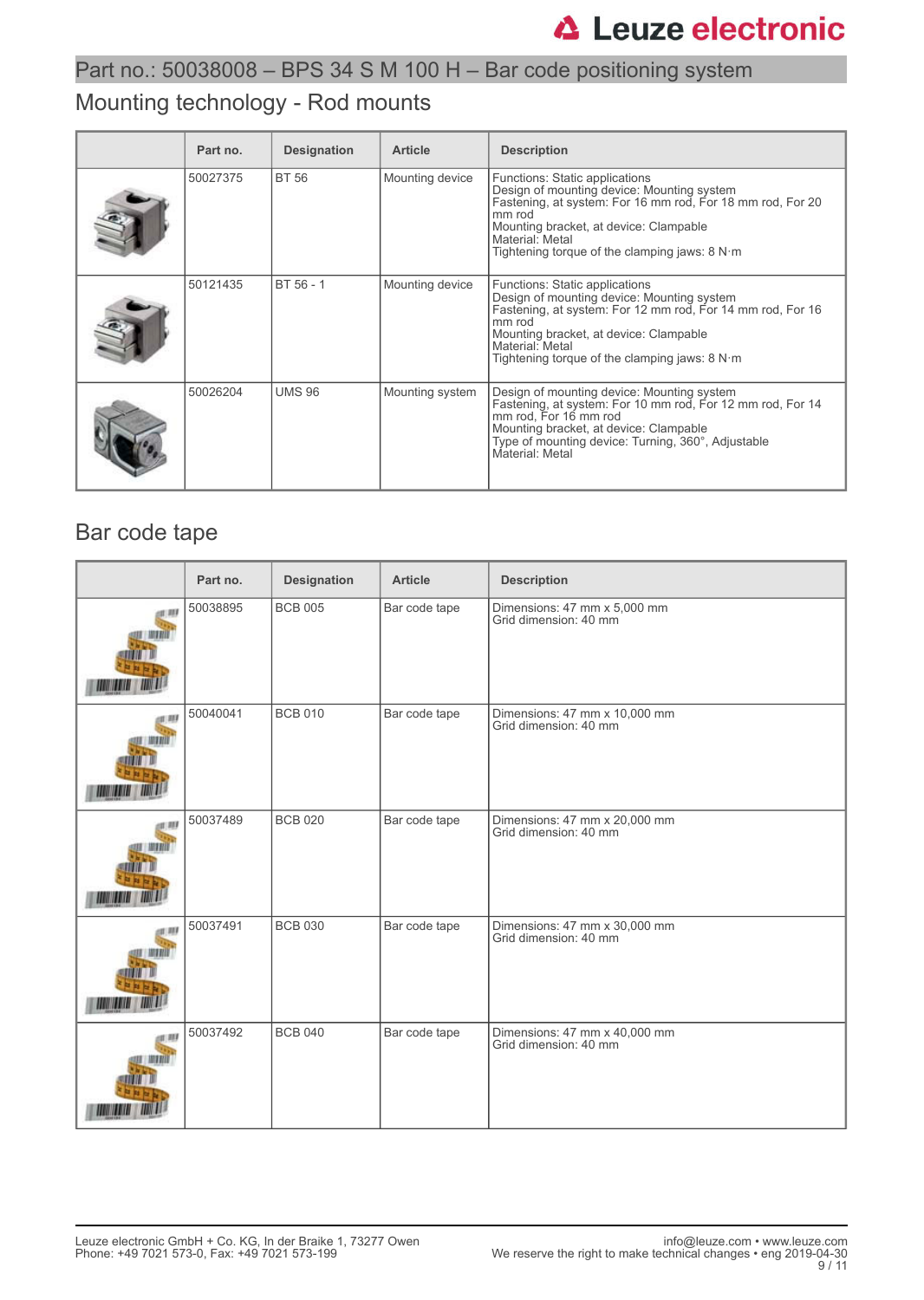### Part no.: 50038008 – BPS 34 S M 100 H – Bar code positioning system

|        | Part no. | <b>Designation</b> | <b>Article</b> | <b>Description</b>                                      |
|--------|----------|--------------------|----------------|---------------------------------------------------------|
| 別      | 50038894 | <b>BCB 050</b>     | Bar code tape  | Dimensions: 47 mm x 50,000 mm<br>Grid dimension: 40 mm  |
|        | 50038893 | <b>BCB 060</b>     | Bar code tape  | Dimensions: 47 mm x 60,000 mm<br>Grid dimension: 40 mm  |
|        | 50038892 | <b>BCB 070</b>     | Bar code tape  | Dimensions: 47 mm x 70,000 mm<br>Grid dimension: 40 mm  |
|        | 50038891 | <b>BCB 080</b>     | Bar code tape  | Dimensions: 47 mm x 80,000 mm<br>Grid dimension: 40 mm  |
|        | 50038890 | <b>BCB 090</b>     | Bar code tape  | Dimensions: 47 mm x 90,000 mm<br>Grid dimension: 40 mm  |
|        | 50037493 | <b>BCB 100</b>     | Bar code tape  | Dimensions: 47 mm x 100,000 mm<br>Grid dimension: 40 mm |
|        | 50040042 | <b>BCB 110</b>     | Bar code tape  | Dimensions: 47 mm x 110,000 mm<br>Grid dimension: 40 mm |
| at 289 | 50040043 | <b>BCB 120</b>     | Bar code tape  | Dimensions: 47 mm x 120,000 mm<br>Grid dimension: 40 mm |
|        | 50040044 | <b>BCB 130</b>     | Bar code tape  | Dimensions: 47 mm x 130,000 mm<br>Grid dimension: 40 mm |
| t 89   | 50040045 | <b>BCB 140</b>     | Bar code tape  | Dimensions: 47 mm x 140,000 mm<br>Grid dimension: 40 mm |